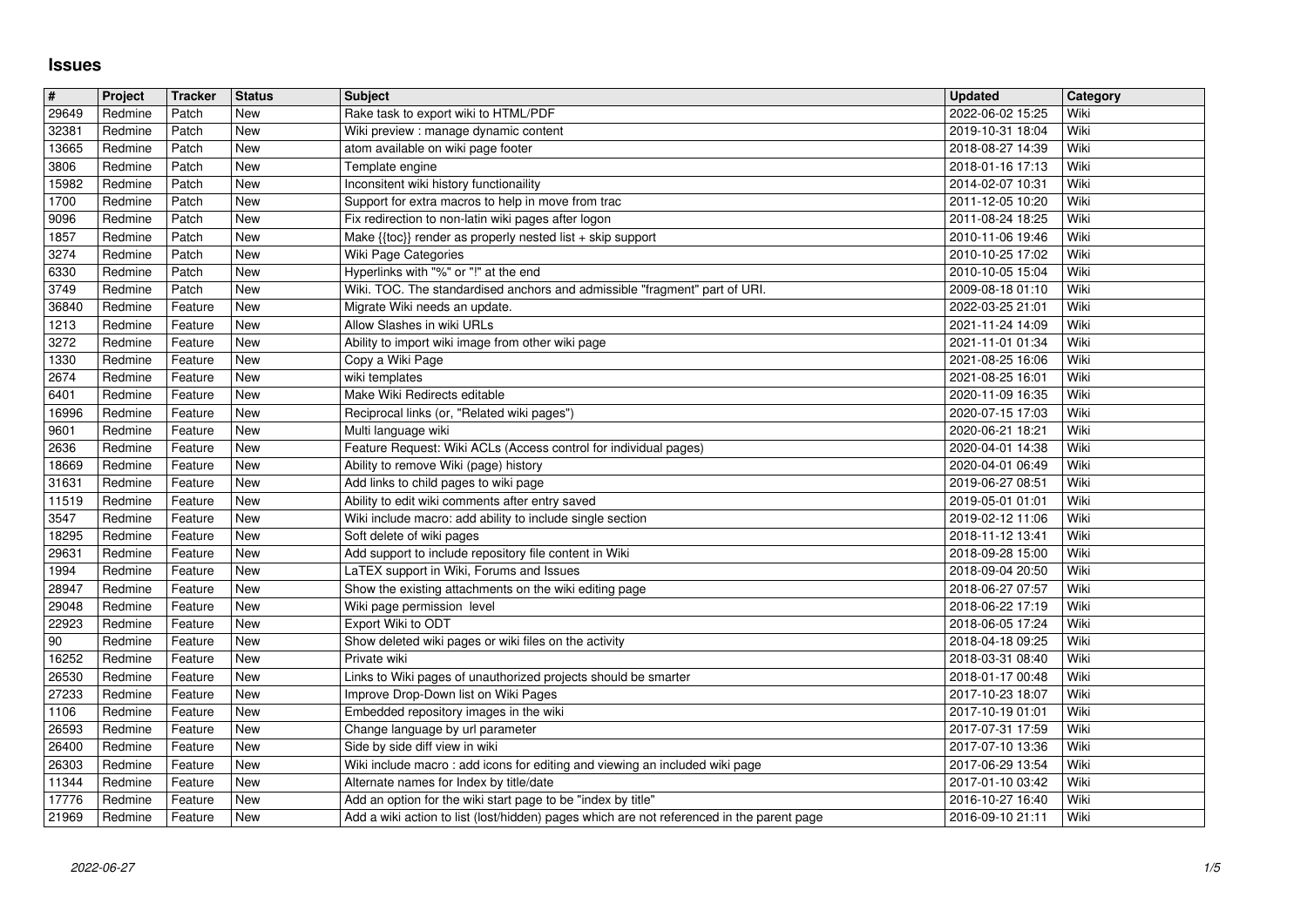| $\overline{\mathbf{H}}$ | Project            | Tracker            | <b>Status</b>            | <b>Subject</b>                                                                                                                                           | <b>Updated</b>                       | Category     |
|-------------------------|--------------------|--------------------|--------------------------|----------------------------------------------------------------------------------------------------------------------------------------------------------|--------------------------------------|--------------|
| 22958<br>16324          | Redmine<br>Redmine | Feature<br>Feature | New<br><b>New</b>        | RFE: Create new 'include_once' macro that pulls in contents from included page once<br>Wiki export as docx file.                                         | 2016-06-24 17:21<br>2016-05-31 10:53 | Wiki<br>Wiki |
| 592                     | Redmine            | Feature            | <b>New</b>               | User Wiki Page                                                                                                                                           | 2016-05-10 23:04                     | Wiki         |
| 21957                   | Redmine            | Feature            | <b>New</b>               | Option ignore whitespace in Wiki diff                                                                                                                    | 2016-02-05 05:05                     | Wiki         |
| 4372<br>20426           | Redmine<br>Redmine | Feature<br>Feature | <b>New</b><br><b>New</b> | Wiki include macro: Include specific revision<br>Access to User Account Data from wiki to generate automatic lists in wiki by macro "TaggedUserAccounts" | 2015-10-23 15:20<br>2015-08-27 10:14 | Wiki<br>Wiki |
| 20435                   | Redmine            | Feature            | New                      | Search wiki in specific languages                                                                                                                        | 2015-07-30 01:26                     | Wiki         |
| 10568                   | Redmine            | Feature            | New                      | Real-Time Collaborative Editor Wiki                                                                                                                      | 2015-07-14 05:17                     | Wiki         |
| 20126<br>550            | Redmine<br>Redmine | Feature<br>Feature | New<br>Reopened          | Index by date: Show the current a revision number and add a link to show the diff<br>Function to export whole wiki                                       | 2015-06-18 15:22<br>2015-06-03 01:18 | Wiki<br>Wiki |
| 19826                   | Redmine            | Feature            | <b>New</b>               | Add calendar in wiki pages                                                                                                                               | 2015-05-13 15:04                     | Wiki         |
| 3879                    | Redmine            | Feature            | New                      | "What Links Here" in right hand column                                                                                                                   | 2015-04-07 18:17                     | Wiki         |
| 1226<br>3074            | Redmine<br>Redmine | Feature<br>Feature | <b>New</b><br><b>New</b> | query results on wiki pages<br>Indention in Wiki of headings and corresponding content based on heading-depth                                            | 2015-02-12 21:16<br>2015-01-27 20:24 | Wiki<br>Wiki |
| 2698                    | Redmine            | Feature            | <b>New</b>               | Wiki Auto-Save currently editing page                                                                                                                    | 2015-01-14 09:50                     | Wiki         |
| 18656<br>18257          | Redmine<br>Redmine | Feature<br>Feature | <b>New</b><br>New        | Markdown links priority<br>Allow wiki macros to define the markup used for their documentation                                                           | 2014-12-16 15:20<br>2014-11-14 03:49 | Wiki<br>Wiki |
| 18243                   | Redmine            | Feature            | New                      | Display list of page attachments in edit mode                                                                                                            | 2014-10-30 16:12                     | Wiki         |
| 18042                   | Redmine            | Feature            | <b>New</b>               | Link to a specific repository in another project                                                                                                         | 2014-10-07 13:17                     | Wiki         |
| 2355<br>17797           | Redmine<br>Redmine | Feature<br>Feature | New<br>New               | add a link to diff page to wiki item in activity page<br>If no wiki pages have been created, wiki tab should return something more informative than 404  | 2014-10-07 01:53<br>2014-10-03 14:16 | Wiki<br>Wiki |
| 17238                   | Redmine            | Feature            | <b>New</b>               | Searching parsed wiki content - Cache option for Wiki pages                                                                                              | 2014-09-26 11:25                     | Wiki         |
| 17894                   | Redmine            | Feature            | New                      | Collapse macro parameter to uncollapse by default                                                                                                        | 2014-09-17 11:03                     | Wiki         |
| 17093<br>2782           | Redmine<br>Redmine | Feature<br>Feature | New<br>New               | Roll Based Wiki Permissions<br>Save + Continue or AJAX save POST                                                                                         | 2014-07-03 06:23<br>2014-06-25 15:03 | Wiki<br>Wiki |
| 17072                   | Redmine            | Feature            | New                      | Integration redmine wiki with yUML syntax                                                                                                                | 2014-06-04 18:44                     | Wiki         |
| 16729                   | Redmine            | Feature            | New                      | properties of issue dynamically available in wiki                                                                                                        | 2014-05-01 10:31                     | Wiki         |
| 14115<br>16469          | Redmine<br>Redmine | Feature<br>Feature | New<br>New               | Wiki enhancements: parent page and ajax<br>Make Diff possible for all revisions                                                                          | 2014-04-24 14:19<br>2014-03-31 09:19 | Wiki<br>Wiki |
| 16323                   | Redmine            | Feature            | New                      | Wiki Page Export as md file.                                                                                                                             | 2014-03-12 07:53                     | Wiki         |
| 15911                   | Redmine            | Feature            | New                      | Back to top in Wiki                                                                                                                                      | 2014-01-20 16:17                     | Wiki         |
| 1208<br>656             | Redmine<br>Redmine | Feature<br>Feature | New<br>New               | Restructured text support for the wiki<br>Roadmap with wiki page                                                                                         | 2013-12-19 04:10<br>2013-12-17 20:44 | Wiki<br>Wiki |
| 3933                    | Redmine            | Feature            | New                      | Add docbook export to wiki                                                                                                                               | 2013-10-05 16:02                     | Wiki         |
| 13615                   | Redmine            | Feature            | New                      | Back (or HEAD) link in Wiki history page.                                                                                                                | 2013-03-27 21:02                     | Wiki         |
| 1439<br>13369           | Redmine<br>Redmine | Feature<br>Feature | New<br>New               | Interlinking between wiki and issues<br>Hidden wiki text that can be view-ed with adequate rights                                                        | 2013-03-18 05:46                     | Wiki<br>Wiki |
| 13294                   | Redmine            | Feature            | New                      | More powerful includes                                                                                                                                   | 2013-03-10 14:19<br>2013-02-26 13:37 | Wiki         |
| 12875                   | Redmine            | Feature            | New                      | Wiki links to Overview/Activity/Roadmap/Issues/Documents/Files/News/Forums/etc of a particular project                                                   | 2013-01-20 21:34                     | Wiki         |
| 480                     | Redmine            | Feature            | New                      | Wiki: Support categories tagging and autolisting                                                                                                         | 2012-12-05 03:02                     | Wiki         |
| 12051<br>11978          | Redmine<br>Redmine | Feature<br>Feature | New<br>New               | Wiki variables<br>Wiki pages for groups or wiki pages section with separate ACL                                                                          | 2012-10-12 23:13<br>2012-09-28 03:03 | Wiki<br>Wiki |
| 11351                   | Redmine            | Feature            | New                      | Extract code snippets from a project's VCS directly into the wiki                                                                                        | 2012-07-09 13:11                     | Wiki         |
|                         |                    |                    |                          |                                                                                                                                                          |                                      |              |
|                         |                    |                    |                          |                                                                                                                                                          |                                      |              |
|                         |                    |                    |                          |                                                                                                                                                          |                                      |              |
|                         |                    |                    |                          |                                                                                                                                                          |                                      |              |
|                         |                    |                    |                          |                                                                                                                                                          |                                      |              |
|                         |                    |                    |                          |                                                                                                                                                          |                                      |              |
|                         |                    |                    |                          |                                                                                                                                                          |                                      |              |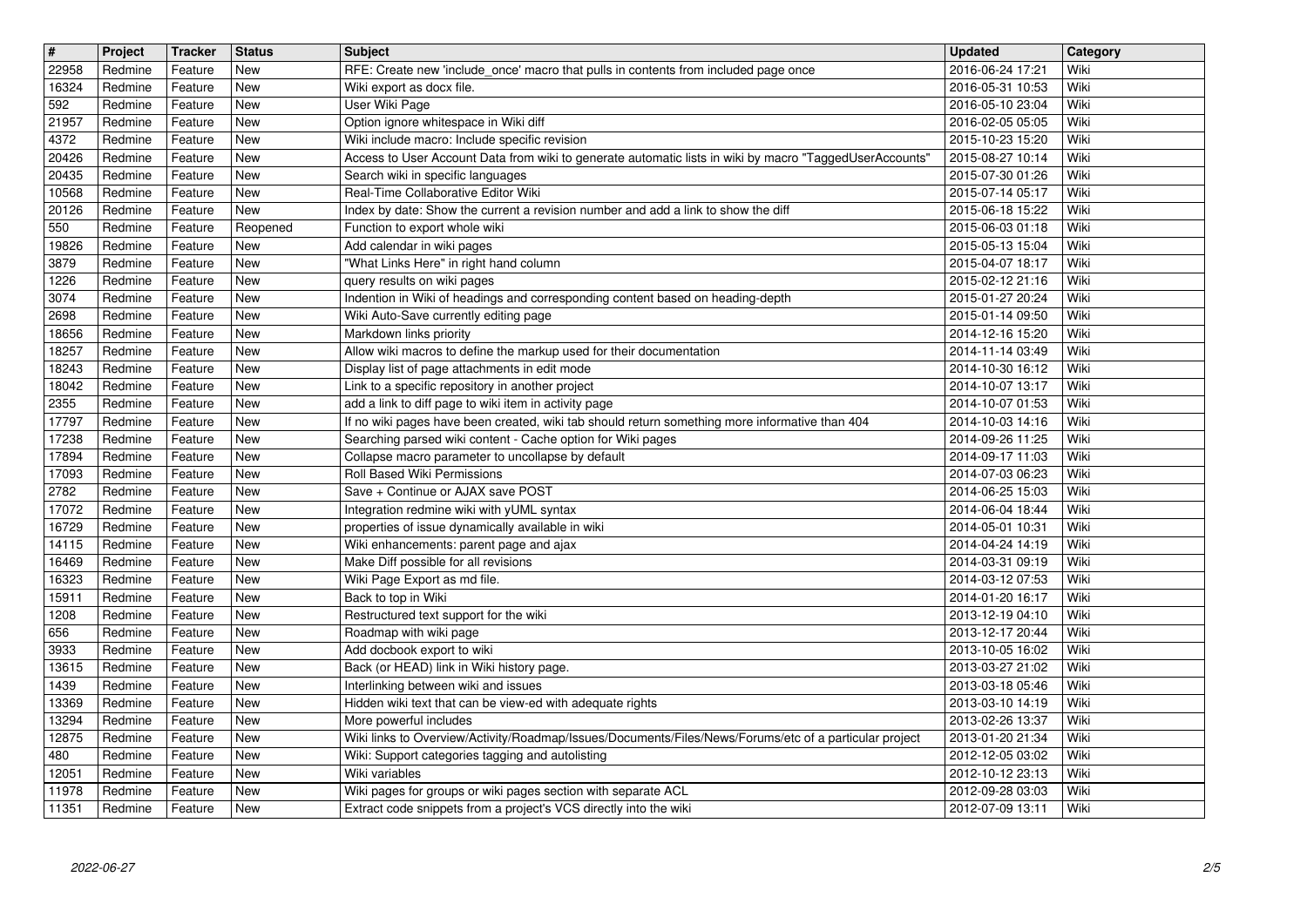| $\overline{\mathbf{t}}$ | Project            | Tracker            | <b>Status</b>            | <b>Subject</b>                                                                                                   | <b>Updated</b>                       | Category     |
|-------------------------|--------------------|--------------------|--------------------------|------------------------------------------------------------------------------------------------------------------|--------------------------------------|--------------|
| 4062<br>6188            | Redmine<br>Redmine | Feature<br>Feature | New<br>New               | Wiki: Feature request: Auto-replace text with another user-defined<br>Ability to link Wiki page specific version | 2012-07-06 21:02<br>2012-06-29 14:51 | Wiki<br>Wiki |
| 10729                   | Redmine            | Feature            | New                      | Embedded wiki pages should have their headings editable from the embedding page                                  | 2012-05-03 11:37                     | Wiki         |
| 1087                    | Redmine            | Feature            | New<br>New               | Commenting system on wiki<br>Wiki tree bulk edit                                                                 | 2012-05-03 08:08                     | Wiki<br>Wiki |
| 10406<br>10407          | Redmine<br>Redmine | Feature<br>Feature | New                      | Wiki page has a tree weight                                                                                      | 2012-03-08 17:35<br>2012-03-08 17:11 | Wiki         |
| 9482                    | Redmine            | Feature            | New                      | Wiki - minor change without notification                                                                         | 2012-03-08 16:48                     | Wiki         |
| 10035<br>1187           | Redmine<br>Redmine | Feature<br>Feature | New<br>New               | Include sub-projects in the breadcrumb<br>Relate a Wiki page to a project module.                                | 2012-01-20 14:18<br>2012-01-05 17:50 | Wiki<br>Wiki |
| 9733                    | Redmine            | Feature            | <b>New</b>               | WIKI macro to insert database query result as wiki table                                                         | 2011-12-13 10:47                     | Wiki         |
| 6845                    | Redmine            | Feature            | <b>New</b>               | Add a real title field for wiki pages                                                                            | 2011-12-08 12:08                     | Wiki         |
| 9114<br>9315            | Redmine<br>Redmine | Feature<br>Feature | <b>New</b><br><b>New</b> | List incoming links in wiki-pages<br>Wiki Page as MS OneNote                                                     | 2011-12-07 16:44<br>2011-09-24 16:56 | Wiki<br>Wiki |
| 9115                    | Redmine            | Feature            | New                      | special lists of wiki-pages                                                                                      | 2011-08-24 11:43                     | Wiki         |
| 4301<br>8928            | Redmine<br>Redmine | Feature<br>Feature | <b>New</b><br><b>New</b> | position Wiki Toc in sidebar<br>Use autocomplete in the wiki rename page to change parent page                   | 2011-08-02 06:59<br>2011-07-30 10:51 | Wiki<br>Wiki |
| 8463                    | Redmine            | Feature            | <b>New</b>               | View Wiki source                                                                                                 | 2011-05-30 10:55                     | Wiki         |
| 547                     | Redmine            | Feature            | New                      | Access to non existing pages directly for the wiki                                                               | 2011-03-29 14:14                     | Wiki         |
| 7971<br>1075            | Redmine<br>Redmine | Feature<br>Feature | <b>New</b><br><b>New</b> | Syntax to create a link that opens a new windows<br>Wiki shared across sub-projects                              | 2011-03-23 20:40<br>2011-03-15 22:53 | Wiki<br>Wiki |
| 7749                    | Redmine            | Feature            | <b>New</b>               | Set the order of sub wiki pages manully on "index by title"                                                      | 2011-03-01 18:35                     | Wiki         |
| 7536                    | Redmine            | Feature            | <b>New</b>               | Automatic routing to another project's WIKI (Global WIKI)                                                        | 2011-02-04 00:18                     | Wiki         |
| 7066<br>5402            | Redmine<br>Redmine | Feature<br>Feature | New<br>New               | Develop wiki save and continue feature<br>Wiki diff: line by line instead of word by word                        | 2011-01-17 20:49<br>2011-01-05 23:58 | Wiki<br>Wiki |
| 7200                    | Redmine            | Feature            | New                      | Current Page Inheritance in Sidebar                                                                              | 2010-12-29 20:12                     | Wiki         |
| 3765<br>6989            | Redmine<br>Redmine | Feature<br>Feature | New<br>New               | Creating article in Wiki<br>Wiki template for version wiki pages                                                 | 2010-12-11 21:33<br>2010-11-26 17:21 | Wiki<br>Wiki |
| 2219                    | Redmine            | Feature            | <b>New</b>               | Export to LaTeX using Redcloth 4                                                                                 | 2010-09-02 05:21                     | Wiki         |
| 3228                    | Redmine            | Feature            | <b>New</b>               | Attatched wiki images are not included in export to HTML                                                         | 2010-08-24 00:33                     | Wiki         |
| 806<br>5103             | Redmine<br>Redmine | Feature<br>Feature | <b>New</b><br><b>New</b> | Have wiki links display linked page title<br>status "out of date" for wiki pages                                 | 2010-06-01 13:15<br>2010-03-17 16:55 | Wiki<br>Wiki |
| 5029                    | Redmine            | Feature            | <b>New</b>               | Add discussion thread for each wiki page                                                                         | 2010-03-10 09:57                     | Wiki         |
| 4987                    | Redmine            | Feature            | New                      | Convert internal URLs to canonic wiki links                                                                      | 2010-03-04 23:15                     | Wiki         |
| 4717<br>4258            | Redmine<br>Redmine | Feature<br>Feature | <b>New</b><br>New        | Make wiki tab link use the actual link that contains the page name.<br>Improve tab order in wikis                | 2010-02-02 15:21<br>2009-11-20 20:01 | Wiki<br>Wiki |
| 4032                    | Redmine            | Feature            | New                      | Wiki attachment history                                                                                          | 2009-10-15 09:42                     | Wiki         |
| 3684                    | Redmine            | Feature            | <b>New</b>               | Cucumber features in wiki                                                                                        | 2009-07-31 09:11                     | Wiki         |
| 2876<br>$3205$          | Redmine<br>Redmine | Feature<br>Feature | New<br>New               | A simple plan for wiki concurrent edition<br>Wiki "Blocks"                                                       | 2009-06-30 22:34<br>2009-04-20 12:20 | Wiki<br>Wiki |
| 2953                    | Redmine            | Feature            | New                      | application launch URLs not rendered as link                                                                     | 2009-03-12 19:06                     | Wiki         |
| 2947<br>1325            | Redmine<br>Redmine | Feature<br>Feature | New<br>New               | Add a wrapping-setting button to edit-windows<br>Allow cross page links to reference attachments.                | 2009-03-11 00:42<br>2008-11-11 10:36 | Wiki<br>Wiki |
| 2084                    | Redmine            | Feature            | New                      | Customizable "protocols" to generate external links                                                              | 2008-10-24 14:48                     | Wiki         |
|                         |                    |                    |                          |                                                                                                                  |                                      |              |
|                         |                    |                    |                          |                                                                                                                  |                                      |              |
|                         |                    |                    |                          |                                                                                                                  |                                      |              |
|                         |                    |                    |                          |                                                                                                                  |                                      |              |
|                         |                    |                    |                          |                                                                                                                  |                                      |              |
|                         |                    |                    |                          |                                                                                                                  |                                      |              |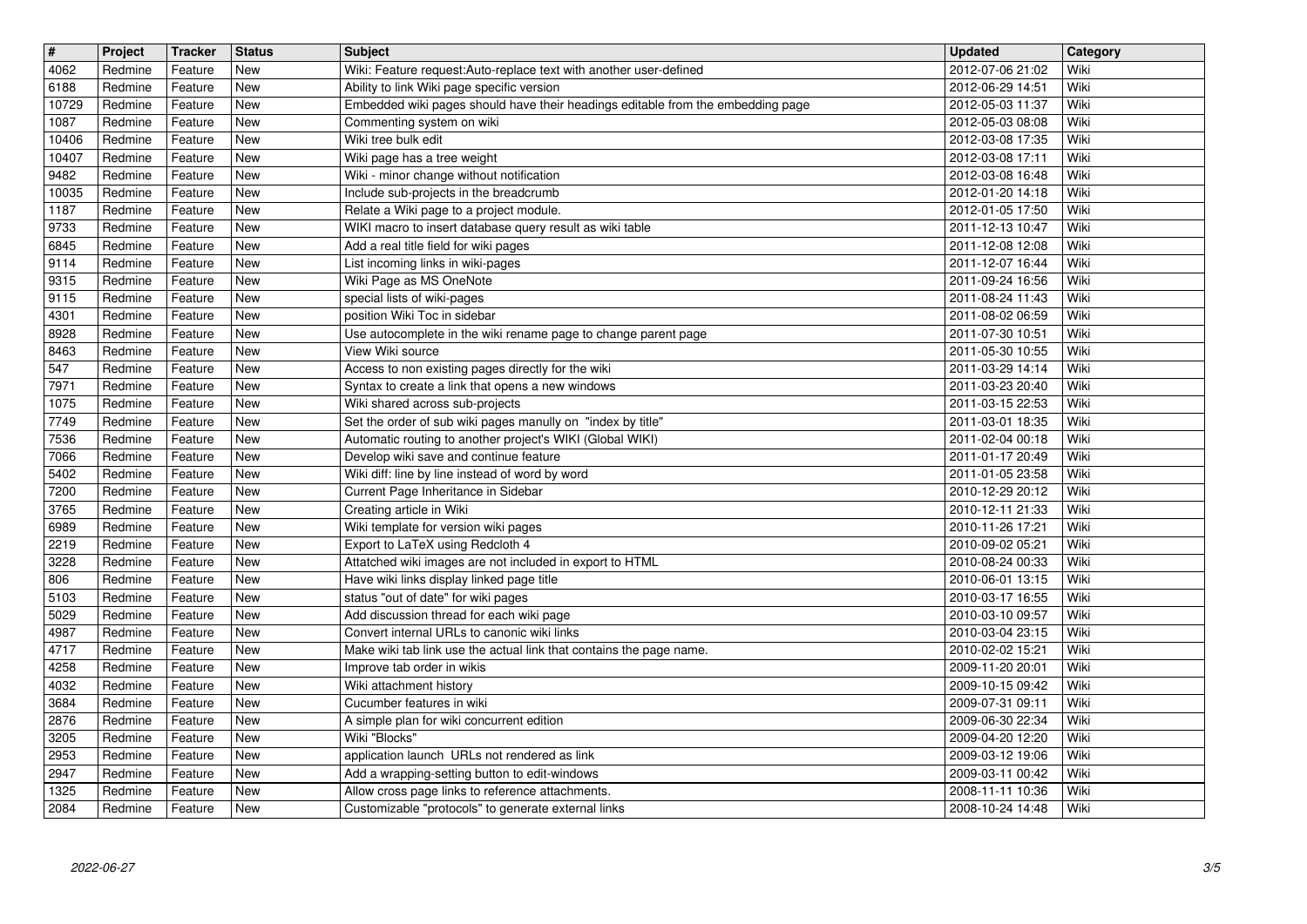| $\overline{\mathbf{H}}$<br>1856 | Project<br>Redmine | Tracker<br>Feature | <b>Status</b><br><b>New</b> | <b>Subject</b><br>Link syntax is inconsistent                                                                                                                                           | <b>Updated</b><br>2008-09-21 14:03   | Category<br>Wiki                               |
|---------------------------------|--------------------|--------------------|-----------------------------|-----------------------------------------------------------------------------------------------------------------------------------------------------------------------------------------|--------------------------------------|------------------------------------------------|
| 1722                            | Redmine            | Feature            | <b>New</b>                  | Allow linking between release and docs                                                                                                                                                  | 2008-07-31 14:38                     | Wiki                                           |
| 1219<br>1548                    | Redmine<br>Redmine | Feature<br>Feature | <b>New</b><br><b>New</b>    | Add an option to make RedCloth not use hard_breaks<br>bookmarks of wiki pages                                                                                                           | 2008-07-03 11:50<br>2008-06-30 20:27 | Wiki<br>Wiki                                   |
| 1533                            | Redmine            | Feature            | <b>New</b>                  | Link to included page in wiki                                                                                                                                                           | 2008-06-26 13:51                     | Wiki                                           |
| 1504<br>1440                    | Redmine<br>Redmine | Feature<br>Feature | <b>New</b><br>New           | Users should be able to replace a wiki file attachment<br>Questions/clarifications                                                                                                      | 2008-06-19 20:32<br>2008-06-13 12:30 | Wiki<br>Wiki                                   |
| 34634<br>10673                  | Redmine<br>Redmine | Defect<br>Defect   | Confirmed<br>New            | Can't add deleted wiki Tab (404)<br>Dot and comma in wiki pagename                                                                                                                      | 2022-03-27 23:17<br>2021-08-28 11:57 | Wiki<br>Wiki                                   |
| 13430                           | Redmine            | Defect             | New                         | :export does not force export on .xml file                                                                                                                                              | 2021-06-29 07:14                     | Wiki                                           |
| 34810<br>31550                  | Redmine<br>Redmine | Defect<br>Defect   | Reopened<br><b>New</b>      | SQL Error with UTF8 character greater or equals<br>Project "Version" view's "Wiki page" field is still shown, although "Wiki" module is disabled on the project                         | 2021-04-20 08:08<br>2019-12-08 07:34 | Wiki<br>Wiki                                   |
| 32246                           | Redmine            | Defect             | <b>New</b>                  | [Redmine API] functionality to export whole wiki                                                                                                                                        | 2019-10-13 22:01                     | Wiki                                           |
| 31838<br>31770                  | Redmine<br>Redmine | Defect<br>Defect   | <b>New</b><br><b>New</b>    | Improper parsing of wiki links<br>New shortcut for in-page wiki links shows link with leading #                                                                                         | 2019-08-07 02:22<br>2019-07-22 14:44 | Wiki<br>Wiki                                   |
| 31769<br>30165                  | Redmine<br>Redmine | Defect<br>Defect   | <b>New</b><br>New           | $\{\{toc\}\}\$ in $\{\{include(C, )\}\}\$<br>Non used images in Wiki pages are not easily to identify                                                                                   | 2019-07-22 11:48<br>2018-12-09 18:38 | Wiki<br>Wiki                                   |
| 11697                           | Redmine            | Defect             | New                         | Problem with Wiki export to PDF / HTML / TXT - 'include' does not includes                                                                                                              | 2018-06-07 16:20                     | Wiki                                           |
| 20440<br>28108                  | Redmine<br>Redmine | Defect<br>Defect   | New<br>Needs feedback       | Colon character on Wiki pages title doesn't work<br>Copying a text into a wiki page I got "Internal server error"                                                                       | 2018-03-07 07:15<br>2018-01-31 12:31 | Wiki<br>Wiki                                   |
| 26974                           | Redmine            | Defect             | <b>New</b>                  | Collapse macro conflicts with header section edit buttons                                                                                                                               | 2017-09-15 13:27                     | Wiki                                           |
| 16036<br>14188                  | Redmine<br>Redmine | Defect<br>Defect   | <b>New</b><br>Confirmed     | wiki edit pencil links are sometimes missing, throwing off the other pencil edit links<br>Headers put inside blockquotes cause wiki 'edit this section' link point to incorrect section | 2017-06-08 22:19<br>2017-06-06 04:29 | Wiki<br>Wiki                                   |
| 24602<br>4544                   | Redmine<br>Redmine | Defect<br>Defect   | <b>New</b><br>New           | Exporting wiki pages in HTML fails if {{collapse}}<br>Wiki exported HTML has different CSS formatting to the original                                                                   | 2016-12-13 16:39<br>2016-03-31 12:03 | Wiki<br>Wiki                                   |
| 13559                           | Redmine            | Defect             | <b>New</b>                  | {{toc}} remains when exporting wiki page to text                                                                                                                                        | 2016-01-20 13:25                     | Wiki                                           |
| 21479<br>20356                  | Redmine<br>Redmine | Defect<br>Defect   | <b>New</b><br><b>New</b>    | Including a wiki page from another project does not resolve that page's links properly<br>Wiki gets destroyed after rename                                                              | 2015-12-10 21:25<br>2015-09-07 08:23 | Wiki<br>Wiki                                   |
| 18825                           | Redmine            | Defect             | <b>New</b>                  | WikiPage object miss included pages attachments                                                                                                                                         | 2015-01-13 14:39                     | Wiki                                           |
| 17511<br>15885                  | Redmine<br>Redmine | Defect<br>Defect   | <b>New</b><br>New           | Wiki URL 404 when using markdown<br>Redirection of a wikipage with a %-sign seems to be broken                                                                                          | 2014-08-24 00:04<br>2014-02-21 13:22 | Wiki<br>Wiki                                   |
| 15826<br>3027                   | Redmine<br>Redmine | Defect<br>Defect   | <b>New</b><br><b>New</b>    | Unable to edit some Wiki pages<br>Wiki start page shouldn't be capitalized automatically                                                                                                | 2014-01-08 20:15<br>2013-02-06 10:34 | Wiki<br>Wiki                                   |
| 12616                           | Redmine            | Defect             | <b>New</b>                  | Macros in sidebar do not show correct information.                                                                                                                                      | 2012-12-17 16:04                     | Wiki                                           |
| 11813<br>9266                   | Redmine<br>Redmine | Defect<br>Defect   | <b>New</b><br>New           | Export as PDF has another output than Export as HTML<br>comments field in wiki_content table does not be updated and displayed correctly                                                | 2012-09-11 15:20<br>2012-05-03 08:02 | Wiki<br>Wiki                                   |
| 9091                            | Redmine            | Defect             | New                         | CSS bug: fixed .header height cuts long breadcrumbs making them unusable                                                                                                                | 2011-08-19 14:22                     | Wiki                                           |
| 8866<br>27917                   | Redmine<br>Redmine | Defect<br>Patch    | <b>New</b><br><b>New</b>    | BugTraq references in commit message breaks revision references<br>Use Ruby 2.4.3 on the CI server                                                                                      | 2011-07-20 20:10<br>2018-01-09 05:47 | Wiki<br>Website (redmine.org)                  |
| 36521<br>33836                  | Redmine<br>Redmine | Feature<br>Feature | New<br>New                  | Add language filter to redmine.org page<br>Demo.redmine.org version                                                                                                                     | 2022-01-25 21:30<br>2020-08-10 12:41 | Website (redmine.org)<br>Website (redmine.org) |
| 9139<br>33210                   | Redmine<br>Redmine | Feature<br>Feature | New<br>Resolved             | Use favicon for redmine.org<br>Add "Filters" category to redmine.org                                                                                                                    | 2020-08-10 12:39<br>2020-04-21 11:42 | Website (redmine.org)<br>Website (redmine.org) |
|                                 |                    |                    |                             |                                                                                                                                                                                         |                                      |                                                |
|                                 |                    |                    |                             |                                                                                                                                                                                         |                                      |                                                |
|                                 |                    |                    |                             |                                                                                                                                                                                         |                                      |                                                |
|                                 |                    |                    |                             |                                                                                                                                                                                         |                                      |                                                |
|                                 |                    |                    |                             |                                                                                                                                                                                         |                                      |                                                |
|                                 |                    |                    |                             |                                                                                                                                                                                         |                                      |                                                |
|                                 |                    |                    |                             |                                                                                                                                                                                         |                                      |                                                |
|                                 |                    |                    |                             |                                                                                                                                                                                         |                                      |                                                |
|                                 |                    |                    |                             |                                                                                                                                                                                         |                                      |                                                |
|                                 |                    |                    |                             |                                                                                                                                                                                         |                                      |                                                |
|                                 |                    |                    |                             |                                                                                                                                                                                         |                                      |                                                |
|                                 |                    |                    |                             |                                                                                                                                                                                         |                                      |                                                |